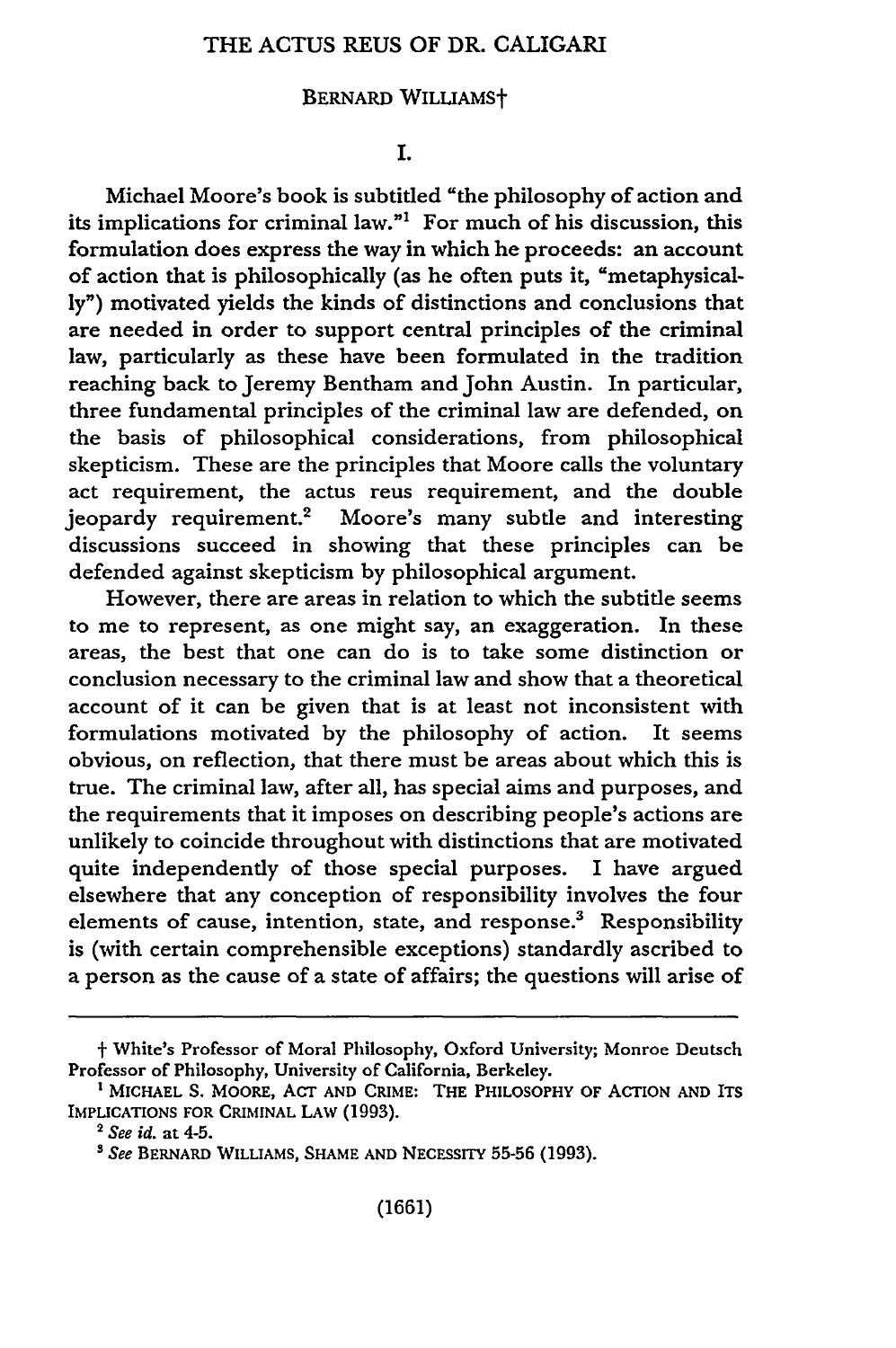what that person was trying to bring about and of what state of mind he or she was in at the time. Finally, an ascription is made with the aim of directing some response to that agent in this connection.

There is no one setting of these various factors, particularly those of intention and state of mind, that will suit every purpose, and this is manifestly so in contemporary law, where the setting of the requirements on intention are typically different in tort law from what they are in the criminal law. **All** the more, then, the various settings of these conditions in our everyday descriptions of action are unlikely to coincide already with those required **by** various branches of the law. There is no reason to believe that the various distinctions we use will provide, *ready-made,* what the criminal law needs, without taking account of special requirements within the criminal law.

Moore has no need to deny this point, and he often seems to accept it. He says, for example: "[T]he relevant question here is not: can *any* complex action be performed without the performance of a volitionally caused bodily movement? Rather, the question is: can any of the complex actions *prohibited by Anglo-American criminal law* be performed except **by** volitionally caused movement?"4 This, in itself, does not require much modification or redirection of the philosophy of action by the concerns of the criminal law. The relevant question might collect its answer on purely philosophical grounds, and the only way in which the discussion will have been shaped **by** the interests of the criminal law will be the restriction of the question to a certain class of actions that are the law's concern. However, even this modest step does require the notion of the kind of actions that are the criminal law's concern, and that notion itself is not going to be generated **by** the philosophy of action.

A more significant consideration arises when the law demands answers (as, of course, it often does) which everyday users of action descriptions would not feel compelled to give-which, indeed, they might well feel disposed in common sense not to give. Consider the well-known questions of where and when *A* killed *B.<sup>5</sup>*If *A* squeezes the trigger in one jurisdiction and *B* is hit **by** the bullet in another, or if *A* administers the poison at one time and *B* dies as a result very much later, there is a notorious difficulty in answering

<sup>4</sup> MOORE, *supra* **note 1,** at 263.

*<sup>&#</sup>x27;See id.* at 280-92.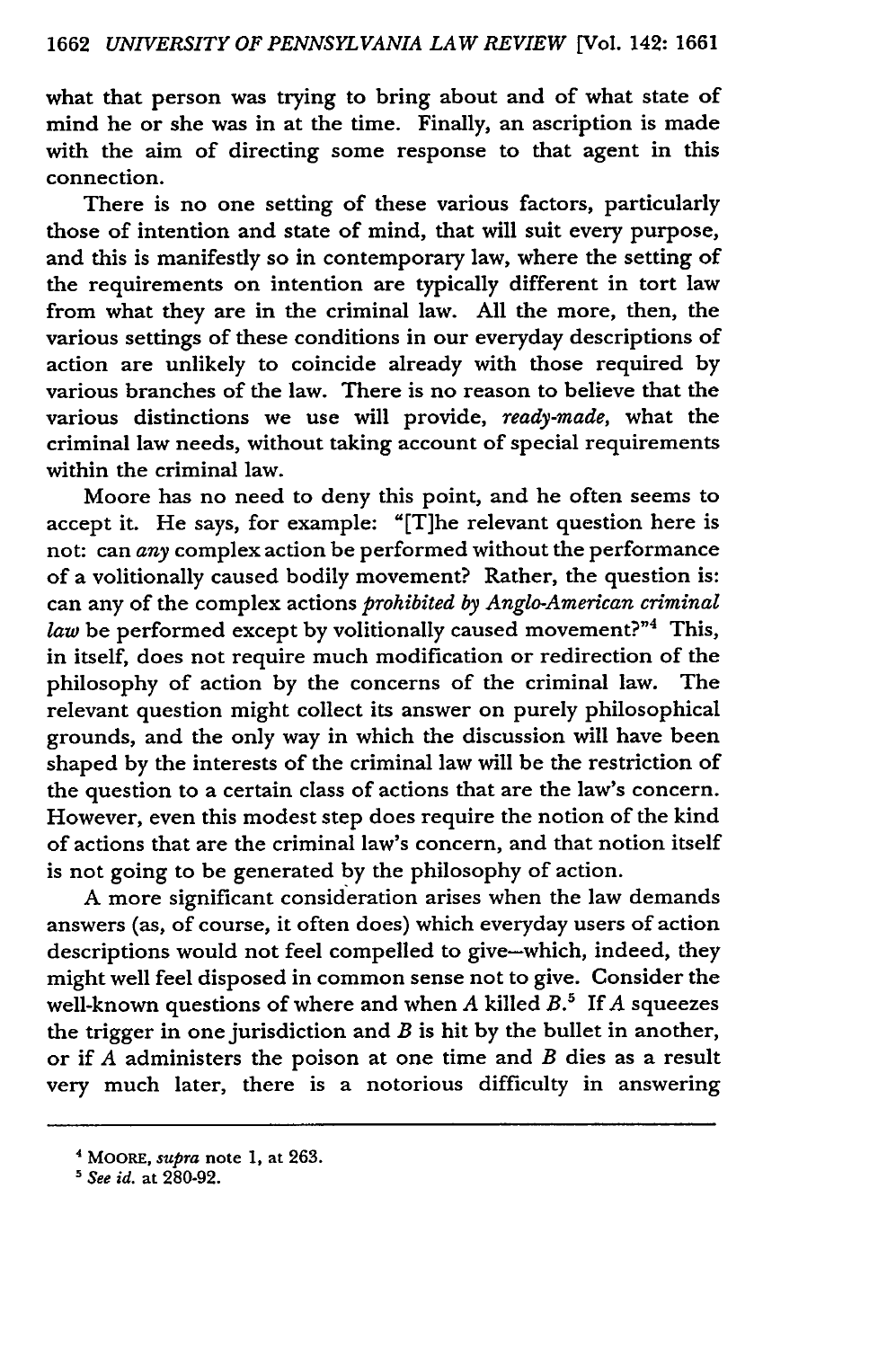questions of "where" or "when." The philosophy of action-more specifically, perhaps, the analysis of action descriptions-certainly shows why there is a difficulty, and indeed it is a condition on the adequacy of such a philosophy that it should be able to explain why there is a difficulty. However, there is no reason to suppose that philosophical procedures themselves can answer that difficulty. This is because we need a special reason, such as the reasons provided by the demands of the criminal law, to want to answer the question at all.

The point is similar to those raised by indeterminacy through vagueness. It is a requirement on the philosophy of language that it should make plain what our difficulty is in saying when people become bald or (to take a more contentious case) in saying at what point a fertilized ovum becomes a human baby. But those explanations themselves should not be expected to answer the question. Aristotle was prepared to move the same point into metaphysics itself, when he said that it was sensible not to seek more precision than is allowed by the underlying subject matter.<sup>6</sup> But this absorption of the issue into metaphysics is, in relation to the present questions, slightly misleading. Aristotle's suggestion is that if the metaphysics of the situation (the underlying subject matter) does not in itself permit the distinction to be made, then the distinction should not be made. But this does not follow-all that follows is that the distinction should not be made if one is solely interested in metaphysics. If the distinction has to be made for some other reason, as when, for legal reasons, it must be determined where or when Smith was killed, then one has to go beyond metaphysics or the philosophy of action to make distinctions that one cannot get from those subjects if they are left to themselves.

II.

Moore respects this point in a good deal of his practice. However, there is at least one area in which Moore tries to make the philosophy of action generate a determinate answer when it cannot do so and it is explicable that it cannot do so. He does this because of fairly obvious requirements of the criminal law. In this connection, we might perhaps say that Moore's subtitle represents more than an exaggeration. Here, it should rather read: "criminal law and its implications for the philosophy of action." The area in

*<sup>6</sup> See* **AISTOTLE,** ETHICA NICHOMACHEA 1094 **b** 12.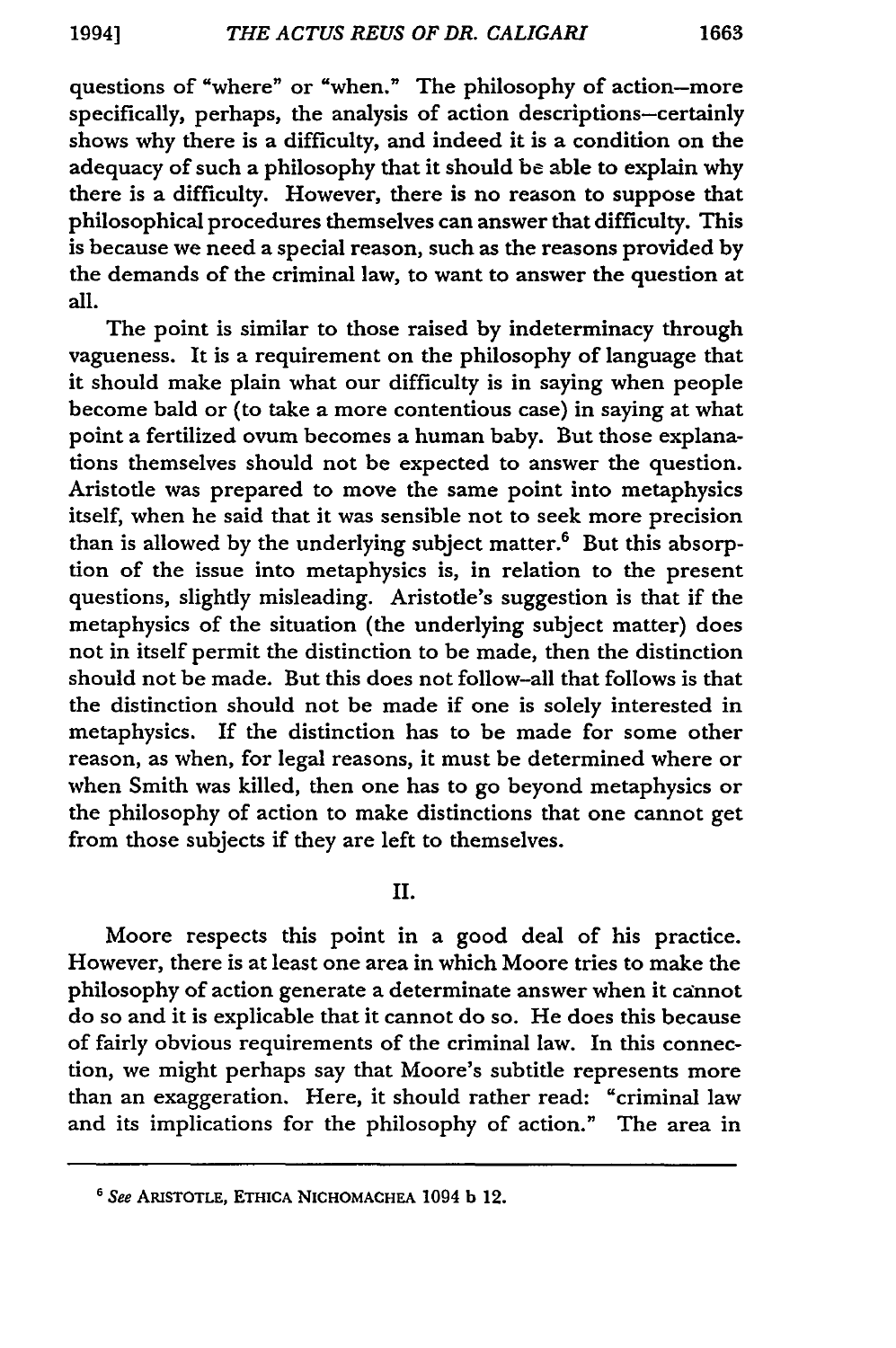question is that of somnambulism or behavior under hypnosis, and the rest of this Article will be devoted to this issue and to the lessons that it has for the general methodology. This is a matter on which Moore disagrees with a claim that I have made (in agreement with Herbert Hart<sup>7</sup>) that it is appropriate beyond dispute to describe somnambulistic and similar behavior in the language, not just of action, but of purposive action; I have cited in this respect Shakespeare's wonderful description of the actions of Lady Macbeth.<sup>8</sup> Moore claims that "the data of ordinary English usage"<sup>9</sup> do not provide us with any argument to show this at all.

Now if my argument had been, as Moore implies, simply that it was "idiomatic in ordinary English to describe (these happenings) with the ordinary verbs of action," this would not have been much of an argument, and Moore would be right in drawing our attention to the fact that active verbs can be ascribed to inanimate subjects, as when we say that sulfuric acid dissolves zinc. But this was not all there was to the argument. The claim was, rather, that Lady Macbeth acted purposively in various respects and that her movements had an intentional contour.<sup>10</sup> She had, for instance, gotten out of bed, recognized something as a light, picked it up, opened a door, and come downstairs. All of these were actions that she might have performed when fully awake, and in good part they are explained **by** the kinds of reasons by which they would be explained if she were awake. Thus she opened the door because she had the aim of getting out of her bedroom. One unusual thing she did was rub her hands as though she were washing them (when they were not actually in water). This is something that Shakespeare caught exactly:

*Doctor:* Look how she rubs her hands .... *Gentleman:* It is an accustomed action with her, to seem thus washing her hands.<sup>11</sup>

It is very important for the description of Lady Macbeth's case that, with the exception of the deviant handwashing performance, her actions are purposively the same as actions that she might have

*<sup>7</sup>See* H.L.A. HART, **PUNISHMENT AND** RESPONSIBILITY: **ESSAYS** IN THE PHILOSOPHY OF LAW 109 (1968). *'See* Bernard Williams, *Voluntay Acts and Responsible Agents,* 10 OXFORDJ. LEGAL

**STUD.** 1, 1 (1990).

**<sup>9</sup>** MOORE, *supra* note 1, at 253.

*<sup>10</sup> See* Williams, *supra* note 8, at 1.

**<sup>11</sup>** WILLIAM SHAKESPEARE, MACBETH act 5, sc. 1.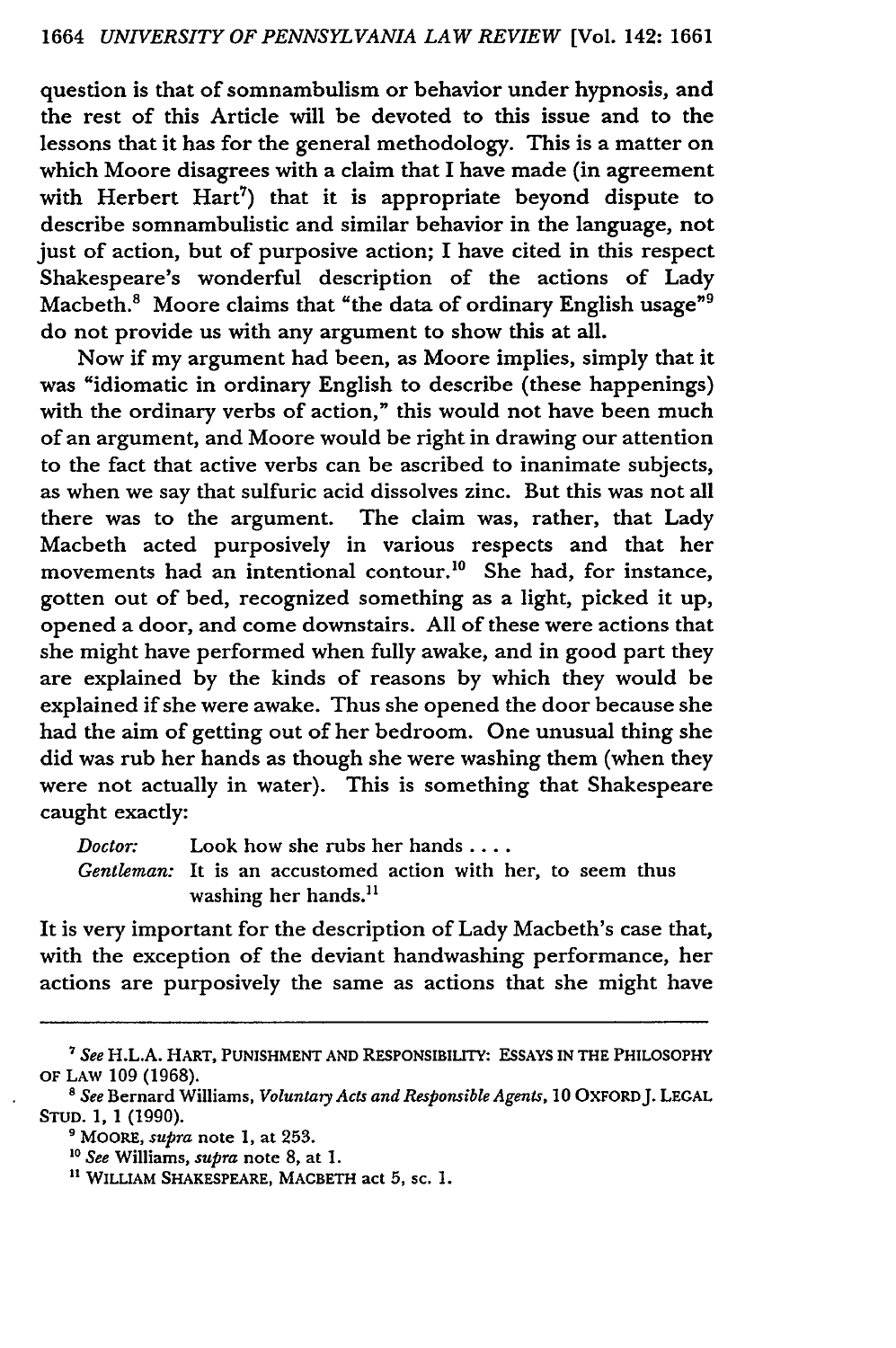performed when awake, and the same with respect to the reasons that we could ascribe to her. It is thus not simply a matter of an inanimate object being in causal relations to its environment. The problem is set precisely by the fact that actions of this kind have an intentional or purposive aspect.

**Now** Moore has a way of acknowledging this point, when he says that the actions of a somnambulist are "metaphorical."12 What is it for them to be "metaphorical actions" or, as he also puts it, "metaphorically actions?"<sup>13</sup> Moore is not referring to a metaphorical description of something that is certainly an action, as when we say the objector drove a horse and cart through the speaker's argument. What he means is that bodily movements of the agent are metaphorically described as actions. He explains this idea, moreover, in terms of a peculiar theory. He draws our attention to what he calls

the often unnoticed ambiguity in the nouns and pronouns **by** which we refer to persons. I may say: 'I hit the ball,' and 'I am six feet tall,' yet the thing referred to in these two sentences is different. The first 'I' refers to me as a personal agent, the second, only to my body as inanimate object.<sup>14</sup>

The account of the metaphor, then, seems to be that there are two objects of reference, and we can use in a metaphorical way the verbs of action (which in their literal sense apply to the person) by applying them to a subject which is in fact the body.

In introducing this theory, Moore refers in a note to Peter Strawson's distinction between P-predicates and M-predicates, offered in Strawson's book *Individuals."5* It is rather ironic that Moore should make this reference, since Strawson's aim in using this distinction of predicates was precisely to avoid a distinction of subjects-his whole thesis was that the two supposed classes of predicate applied to one and the same subject, namely a person. In any case, the invocation of Strawson's distinction is not very helpful to Moore. We run into great difficulties when we try to sort predicates into the two kinds, 16 and Moore's idea involves an even

<sup>12</sup> MOORE, *supra* note 1, at 254.

*Is Id.*

*<sup>14</sup> Id.*

*<sup>15</sup> See* P.F. STRAWSON, INDIVIDUALS: **AN** ESSAY IN DESCRIPTIVE METAPHYSICS **87-116 (1959).**

**<sup>16</sup>**1 have argued this previously. *See* BERNARD WILLIAMS, *Are Persons Bodies?, in* PROBLEMS OF THE **SELF:** PHILOSOPHICAL PAPERS **1956-1972** at 64, 64-70 **(1973).**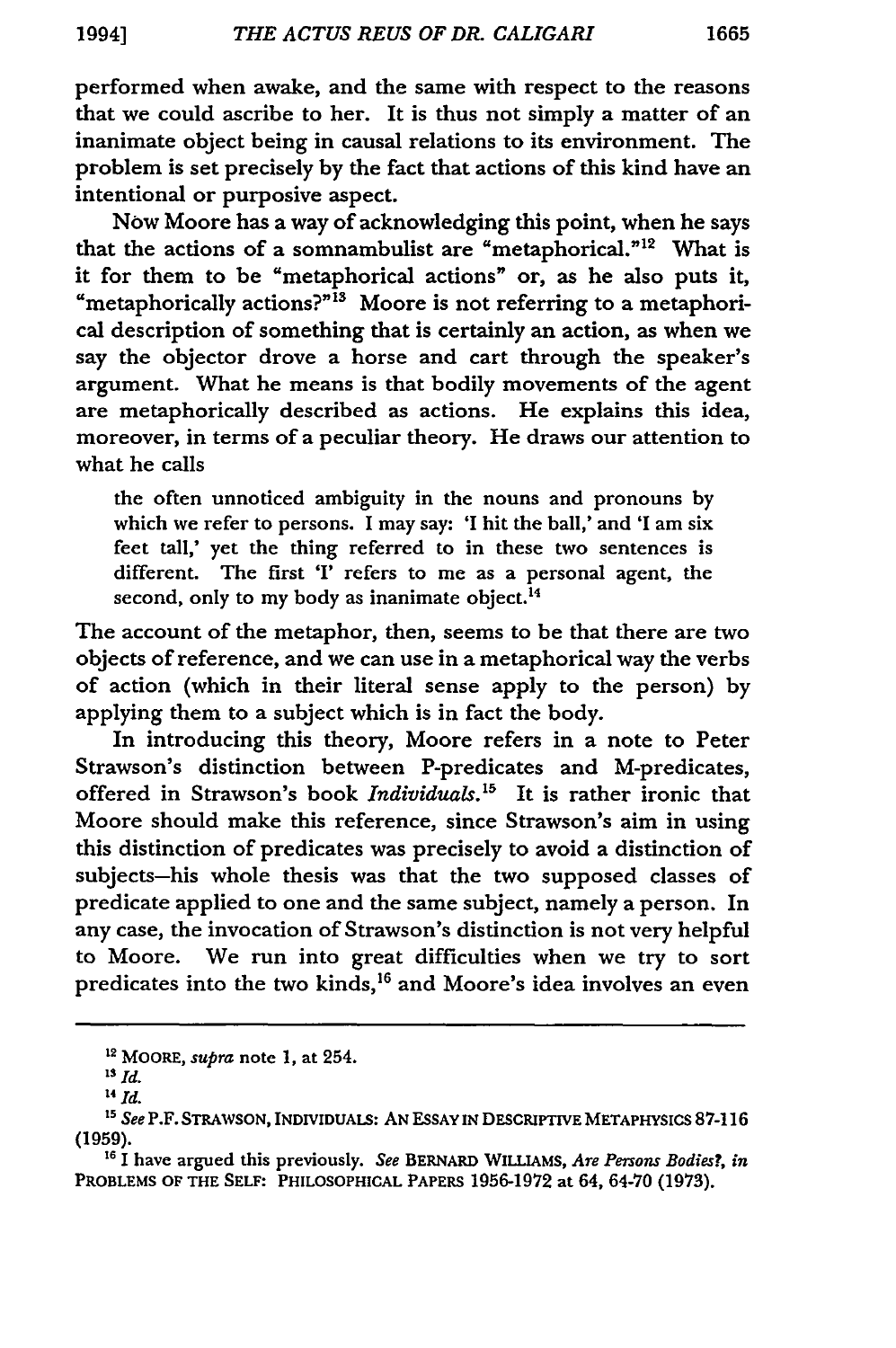more severe version of the same difficulty, where if we attempt to determine when in a given statement the reference has changed. "He became embarrassed, turned red, and broke out in a sweat" presumably refers to two different subjects, though it may be rather unclear which of them the second conjunct involves. "He dried himself with a towel" does not, as you might have thought, introduce a reflexive action, in the strict sense of an action that an agent does to himself. Again, a sentence such as "people who are very heavy have difficulty lifting themselves over a wall" will require considerable analysis in order to discover the various things that we are talking about.

Besides difficulties of this kind, there is the basic problem that we only know, on Moore's account, which of these objects of reference is being picked out by a given pronoun because we understand the predicate that is applied to it. We have been led to the distinction by Moore's use of the example "I am six feet tall." (This is the lead that I followed in constructing the difficult sentences above.) But at least "is six feet tall" is a kind of predicate that could be ascribed to something that was not a person-it belongs, to the extent that we can understand that distinction, with Strawson's M-predicates. However, "has just picked up a light, opened a door, and walked down the stairs" seemed to be paradigmatically the kind of predicate that is applied to a person. So even if we accepted Moore's quite implausible suggestion that apparent references to persons may really be references to a different object of reference, namely a body, we would be very unlikely to pick out the sentences that ascribe, as it seems, actions to somnambulists as introducing that bodily object of reference. It is only if we have *already* decided that there is something peculiar about these predications that we would start to look in that direction.

The idea of the two objects of reference does seem manifestly an unhelpful device. Indeed, it introduces a kind of dualism which is quite foreign to many things that Moore wants to say about actions and their relations to bodily movements. Why should he possibly be forced in this direction? Why should he say, further, that what somnambulists perform-or rather, on his dualistic view, what their "inanimate" bodies do-are "involuntary bodily movements"<sup>17</sup> which we mistake for actions? The movements of Lady Macbeth are not, in an easily recognizable sense, involuntary bodily

**<sup>17</sup>** MOORE, *supra* note 1, at 255.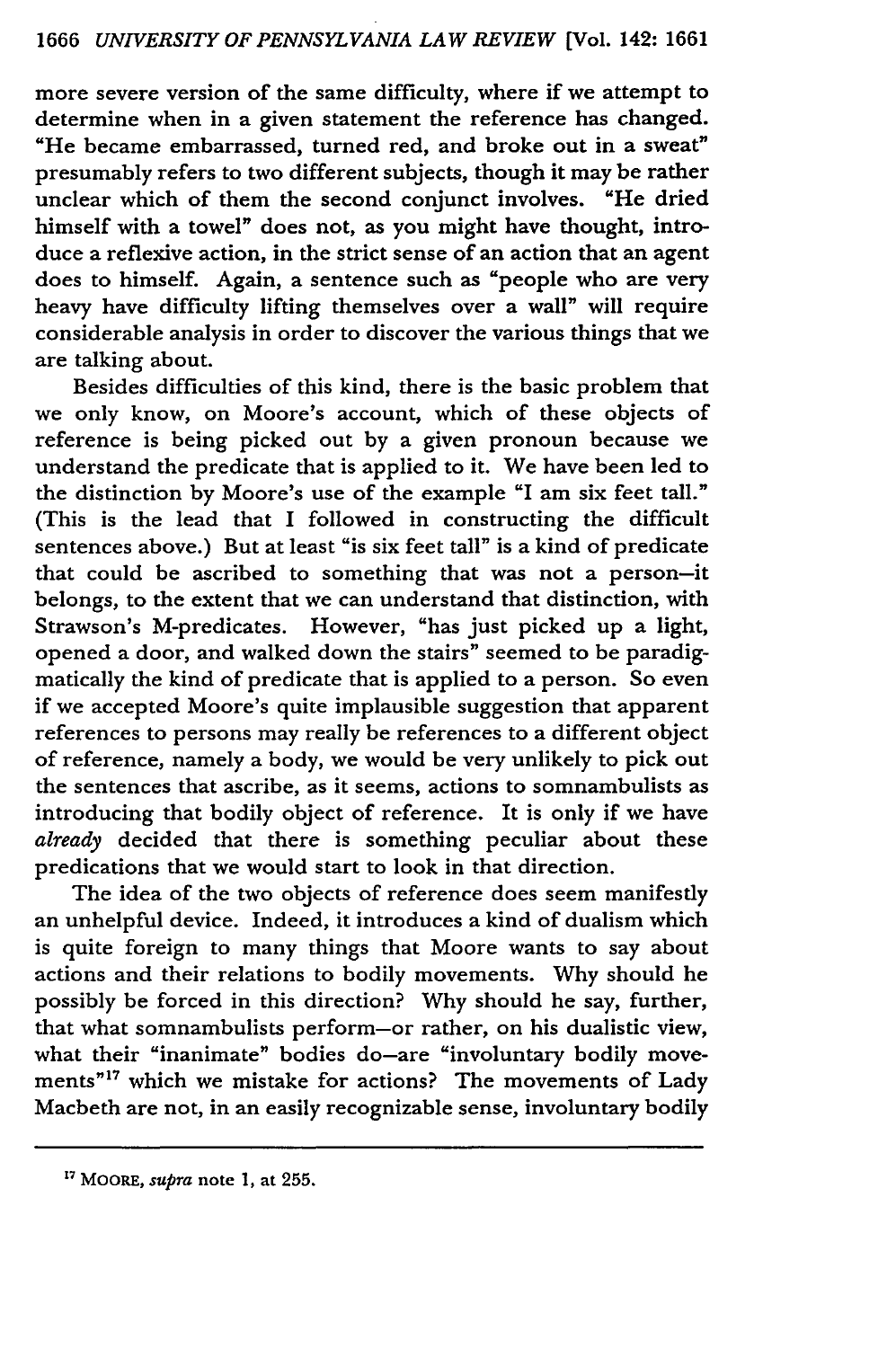movements. Moore admits that responsiveness to the environment and so forth, the adjustment of bodily motion to perceptual cues, is present, and these features, he says, "certainly make such movements look like actions."<sup>18</sup> This, he claims, is an illusion.

Except on extremely Cartesian views, there is something odd about discussing such cases and their relation to action in terms of *appearance and reality.* A set of movements can of course look like an action of a certain kind without being an example of an action of that kind; this is familiar enough from the stage. There could, indeed, be some reflex or similar movement of a limb that was not an action of any kind, which we took for an action of some particular kind. But the most obvious case in which this would be so would be one in which there was not the array of features to which Moore agrees, such as the shaping of behavior to a purposive end and the responsiveness to perceptual cues-it is precisely the absence of such things that would lead one to say it was not after all an action, but something that we took for an action. But that, certainly, is not the problem with Lady Macbeth. There is no doubt that Lady Macbeth has picked up the light, found the door, undone its bolt, and carefully come down the stairs. Moreover, it is not a matter of a mechanically determined routine which merely looks as though it were responsive to perceptual cues; some somnambulists, at least, and we may suppose that they include Lady Macbeth, will walk around pieces of furniture that are not in their normal place. So why should we say that these movements only *look like* actions?

The reason must be, presumably, that they have no intentional aspect. I have already suggested that this is incorrect, since the movements that Lady Macbeth made in opening the door were done as movements that open the door, and indeed she has succeeded in opening the door. Relatedly, the somnambulist may try to do things that she fails in doing: she may try more than one way of getting the door open. Is there an argument, nevertheless, that the somnambulist does not act intentionally?

## III.

Here we may get some help from cases of hypnotic suggestion. The hypnotist tells the hypnotized subject to do various things, and quite often the subject does those very things, and may indeed, in the more spectacular cases, take various steps to do those things.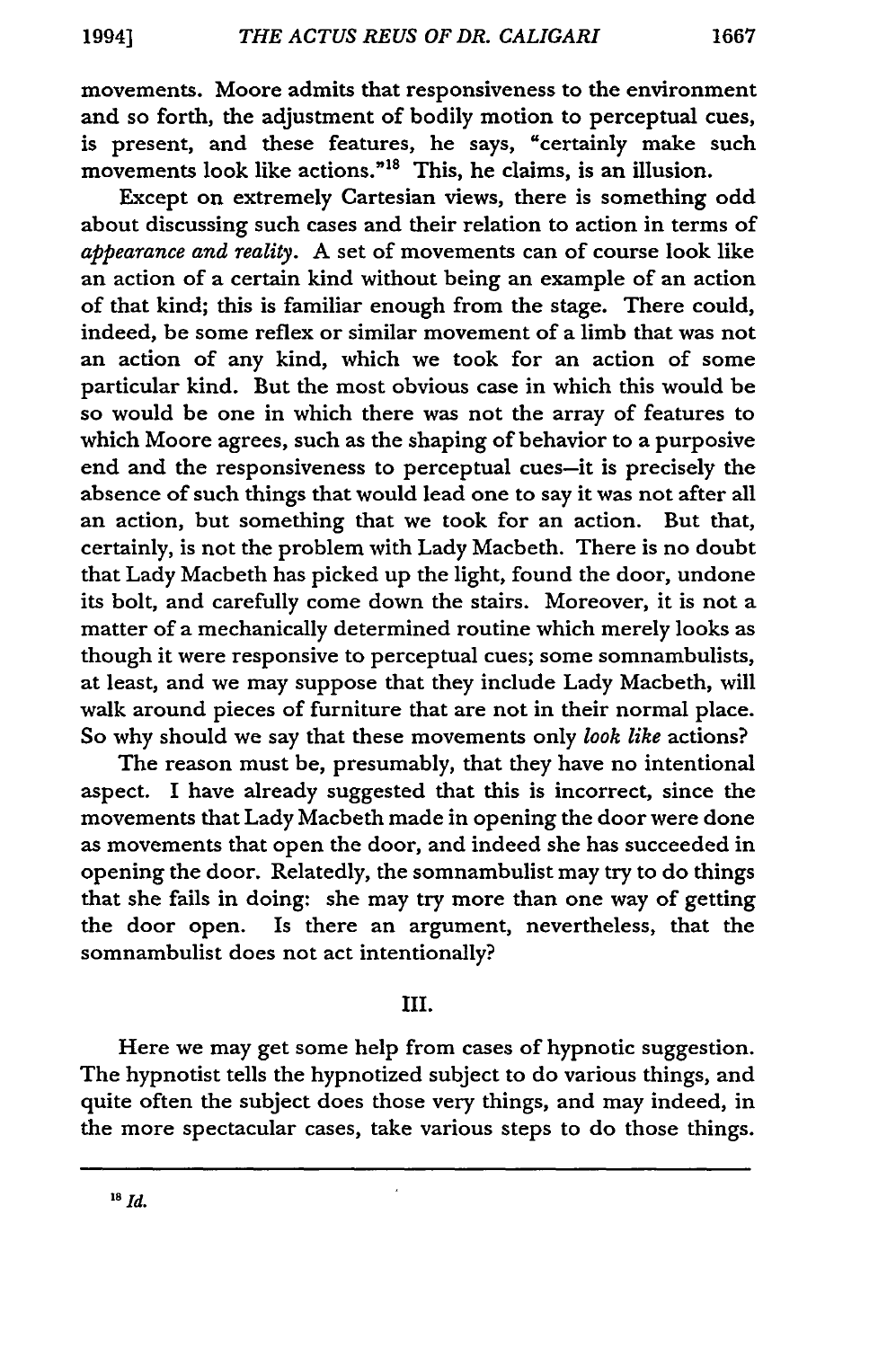Again, the hypnotist may tell the subject to do a certain thing when there is no way of doing that thing, but the hypnotist has made the subject believe that there is. In those cases, the subject may go through the appropriate movements without doing that thing. Now this subject is of course suffering from false belief, and is under some kind of illusion about her environment. If she has been instructed to lay a table and, in the embarrassing way that some stage hypnotists impose on their subjects, she is given quite inappropriate objects to lay out, she can rightly be said not to know what she is doing.

Now it might be argued that if the hypnotized subject is told to lay a table, and is given real knives and forks, she still does not know what she is doing, since she is in a state in which the hypnotist could just as well have persuaded her that she was handling knives and forks when she was not. The argument might then be generalized to suggest that hypnotized subjects never know what they are doing. This, in turn, might suggest that they do nothing intentional**ly,** and hence (on Davidsonian principles, at least)"9 that they do not really do anything. This is the conclusion that Moore wants, for the hypnotized and for the somnambulist.

This is probably the best argument for Moore's conclusion, but it is not a very good one. First, there is a paradox in arriving at this conclusion from these premises, as what she is supposed not to know is *what she is doing,* and this certainly does not mean that she does not know what *her body* is doing. The implication, rather, is that she is doing certain things, but she does not know what they are.

This implication is surely correct. Even if we accept the argument to the effect that even when she is handling knives and forks she does not know what she is doing, and hence is not acting intentionally under the description *laying a table*,<sup>20</sup> this would give no reason to deny that her bodily movements are intentional; nor to deny that she does various other things intentionally, such as

*<sup>19</sup> See* DONALD **DAVIDSON,** *Agency, in* ESSAYS ON ACTIONS **AND** EVENTS 43, 43-61 (1980). Davidson's view is that an event constitutes an action only if there is some description under which that action is intentional.

<sup>&</sup>lt;sup>20</sup> I shall not engage with this argument here. It is important that it is stronger than a mere application of the argument from illusion. When the agent gets it right, she is in the same unusual cognitive state (subject to the hypnotist's suggestions) as she is when she gets it wrong. All the same, the argument still relies on disputable assumptions in the theory of knowledge.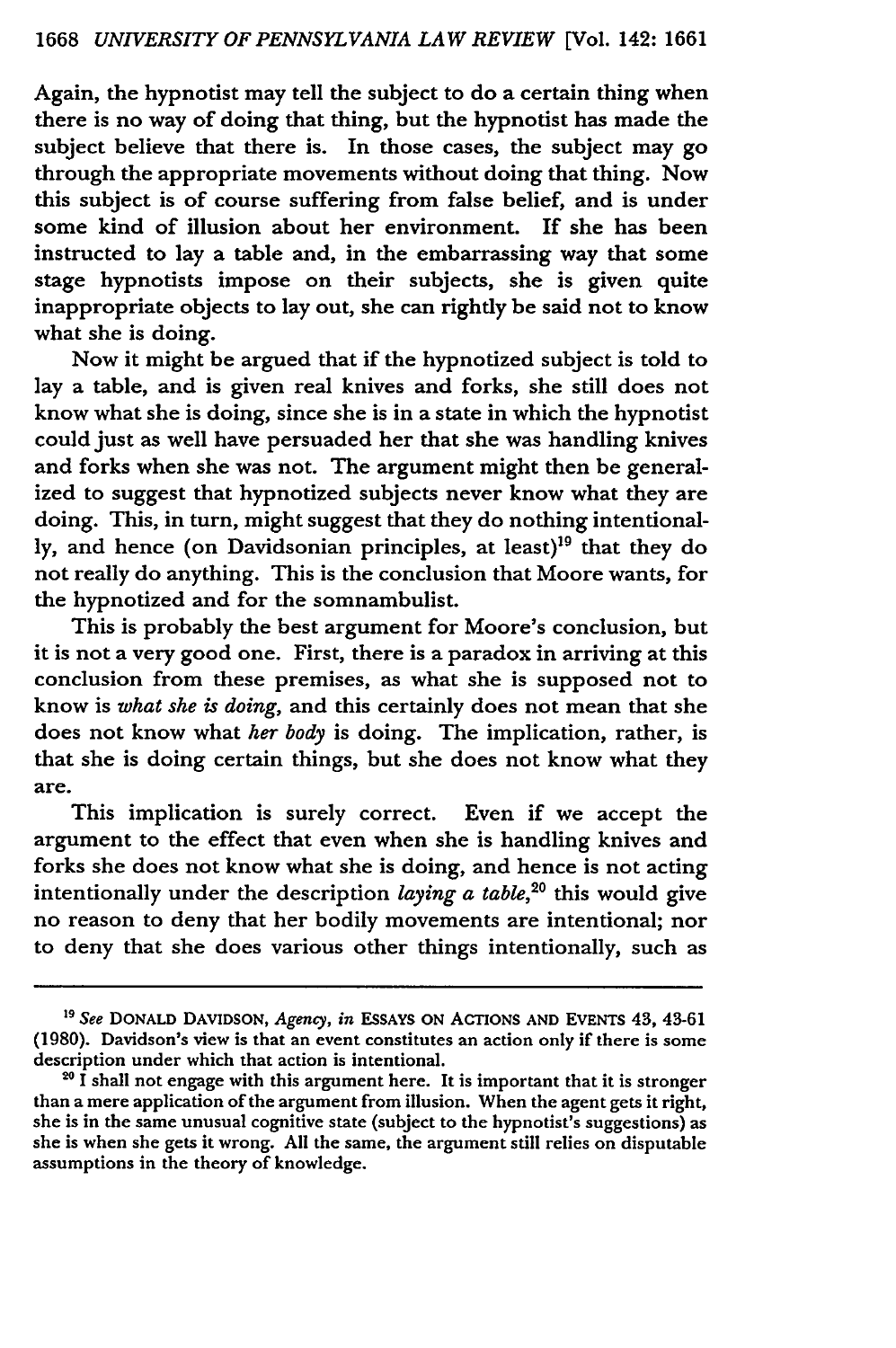moving towards one piece of furniture while avoiding others, placing rather than dropping an object on to a surface, and so forth. Indeed, there is a large class of things that the hypnotized subject must be able to do if she is to do whatever it is she does do in supposedly carrying out the hypnotist's commands.

The state of the hypnotist's subject is that she acts under the hypnotist's suggestions. One aspect of this is that he can induce in her (something like) false beliefs. Another aspect is that, to some extent, he can get her to do things that she would not otherwise do in those circumstances. This second aspect is not simply an application of the first: in some cases, she would not do in those circumstances (in public, for instance, before an audience) the things that he has made her think that she is doing. The argument we have considered relies on the cognitive aspect in order to say that the agent does not really act, and I have denied that this can be generalized to everything that she does.

In Lady Macbeth's case, there is not even a controlling agent, except her own guilty self, and part of the reason for describing her activities, all the more, in terms of purpose and intention is that they are her purposes and intentions. She does share some cognitive failings with the hypnotized subject, and she may well not remember afterwards what she has been doing. There is no doubt more to be learned about these states psychologically, and the findings of further enquiries may properly affect our descriptions. But this is not the level at which Moore is working. Rather, he supposes that we can already be clear, for conceptual reasons, that the behavior of the somnambulist or the hypnotized agent should not be classified as actions. But at this prescientific level it is, on the contrary, clear why we do describe this behavior in terms of actions, and in so far as there are manifest differences from normal cases of action, it is not very difficult simply to register them.<sup>2</sup> We get into difficulties only if we embark on the essentially scholastic task of insisting that the criteria of what it is to be an action is such that there is no middle ground between actions with all their standard features, on the one hand, and, on the other, "involuntary" bodily movements-movements which on Moore's

**<sup>21</sup>**This is not to deny that there is a substantive question of what exactly is wrong with such agents-the nature, for instance, of their dissociation. Such questions are discussed **by** Stephen Morse in his contribution to this volume. *See generally* Stephen **J.** Morse, *Culpability and Control,* 142 **U.** PA. L. **REV. 1587** (1994).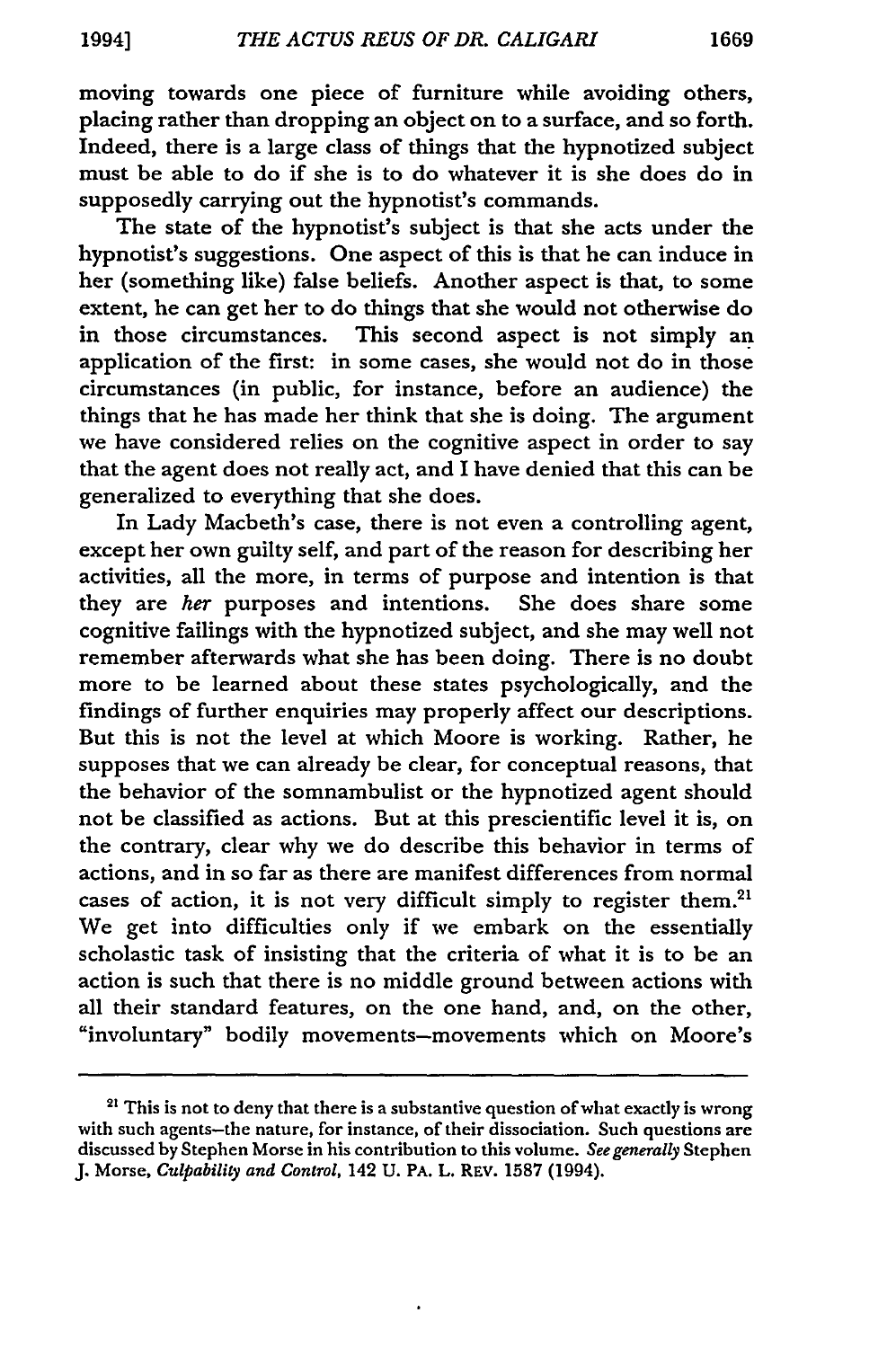suggestion are not even ascribed to the same subject as the subject of actions.

## IV.

Why should anyone want to take that scholastic course? In this case the reason is extremely obvious; it lies in the demands of the criminal law. Even if the somnambulist does perform actions, he may very well not be criminally responsible for those actions or for what those actions bring about. Moreover, somebody else may be responsible. We can turn from the case of Lady Macbeth who, though not innocent, was at least innocent in her somnambulism, to another fictional case. This is the criminal figure of Dr. Caligari, who in Robert Wiene's 1919 film *The Cabinet of Dr. Caligari* controlled a figure called Cesare (memorably played by Conrad Veidt).<sup>22</sup> Cesare is kept in a box, and, when roused and instructed by Caligari, moves somnambulistically at his bidding. Among other crimes, he kills (as we would naturally put it) the town clerk with a dagger.

Cesare's behavior is interestingly different from both Lady Macbeth's and that of the hypnotized subject. Unlike Lady Macbeth's, his behavior is under someone else's control, but unlike the hypnotized subject's, it does not involve false beliefs. Caligari's control is over his objectives, and Cesare does whatever is needed, in the light of the situation, to achieve those objectives. His state is certainly peculiar; he is a sleepwalker. But the argument, such as it was, for saying that the hypnotized subject displays no intentions or purposes, gets even less grip on him than on the hypnotized subject.

However, this does not mean that Cesare is responsible. I take it that Caligari would be held guilty with respect to these deaths, and not Cesare. I assume that it is fairly obvious why the law can reasonably and justly take this line. Although it is not obvious what exactly is wrong with Cesare, it is obvious that Caligari, in this peculiar way, controls Cesare's objectives. I want to insist that the conclusions about responsibility should not be based on supposing that the reason why Caligari, and not Cesare, is the murderer is

<sup>&</sup>lt;sup>22</sup> I shall follow the story that most of the film presents. It turns out at the end of the film that this story is actually a fantasy of the psychotic young man who has been narrating it.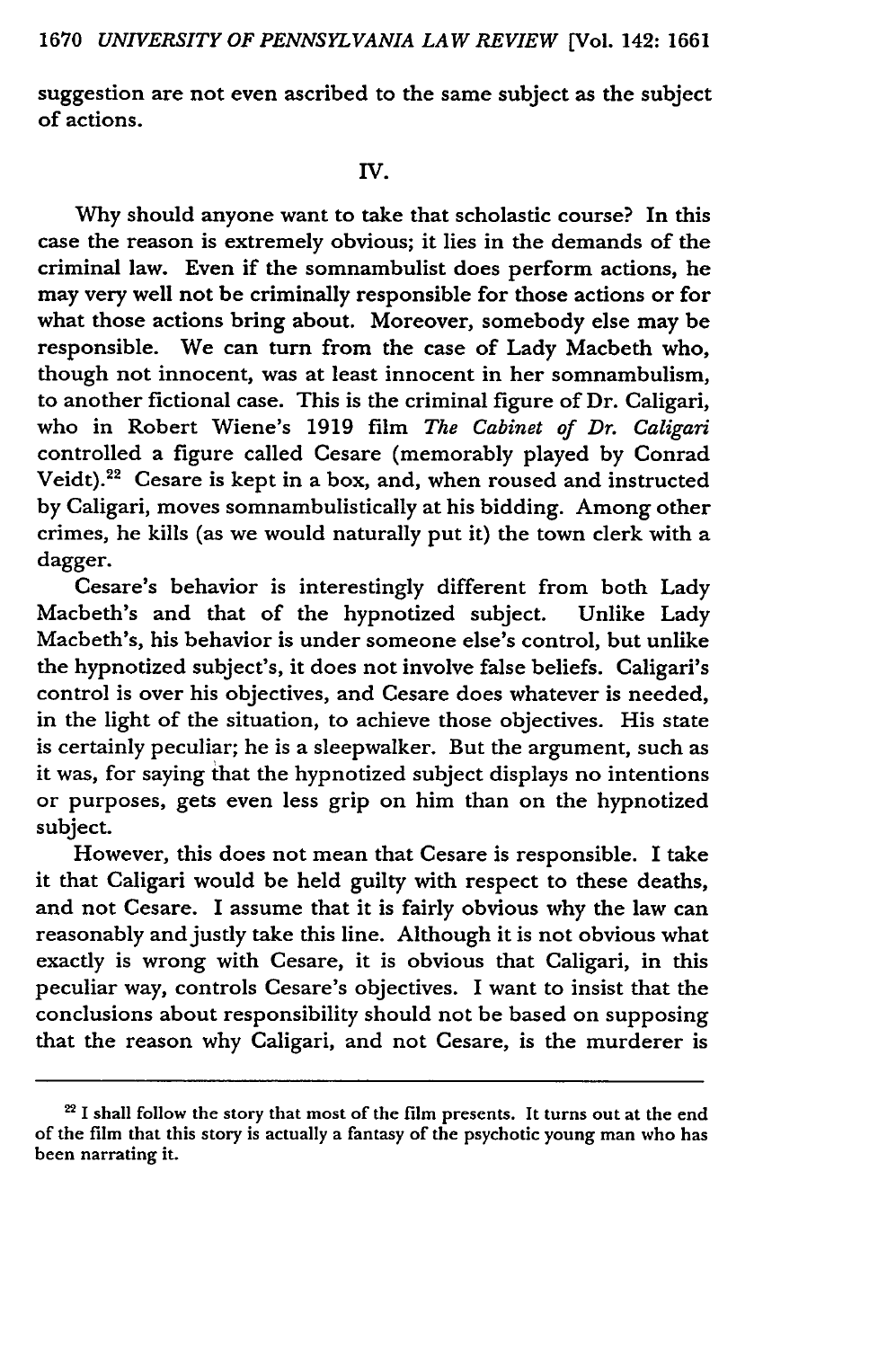simply that the killing of the town clerk was Caligari's action and not Cesare's.

The town clerk was killed with a dagger, so, if Caligari killed him (and no one else), he killed him with a dagger. Perhaps he did, and our slight resistance to this may be attributed to an everyday implication of saying that Caligari killed him with a dagger, namely that Caligari drove the dagger into the victim with his own hand; an implication which in these peculiar circumstances is false.<sup>23</sup> This implication, however, seems to be an *entailment* of the description "he stabbed him"; so Caligari did not stab him. But if anyone stabbed him, then (on Moore's line) it was Caligari, so we shall have to deny that the town clerk was stabbed. Perhaps, then, we should deny this implication. But there will always be more difficulties of the same sort. Cesare has been instructed in a repertoire of killing techniques, and some other victim may have met her death by suffocation, a pillow held over her face. Caligari must have killed her, too. And while (I take it) he did not suffocate her, any more than he stabbed the town clerk, he must at least have brought about her death by suffocation, since that was certainly how she was killed. But he did not do that by holding a pillow over her face; yet, surely, she was suffocated because a pillow was held over her face.

We should not have to struggle with these difficulties. Cesare suffocated her, as he stabbed the town clerk. But he did it when he was asleep. He did these things as a result of a very peculiar relation he had to Dr. Caligari, one that enabled Dr. Caligari to bring it about that he did those things without his agreeing to do them. For suppose Caligari had said, "You agree to do it?" and Cesare, in his somnambulistic state, had said "Yes, I agree to do it." Cesare would not have actually agreed to do it: *that* is not an act that in this state he can perform. The explanation is to be found in his dissociation from considerations that essentially bear on his doing so. **In** this state, he cannot summon up, for instance, thoughts that would relate the killing to the rest of his life. This helps to explain why he is not responsible, but lends no support to the idea that he does not do the killings. We cannot say that he was forced to do them; he put up no resistance, and had no consciousness of a price. We cannot naturally say that he was induced to do them. We can best say, perhaps, that he was instructed to do them,

**<sup>2</sup>s** Moore gives this kind of interpretation. *See* MOORE, *supra* note 1, at 236. The appeal to what he calls "individual nuances," however, will surely not do for "stab" and "suffocate."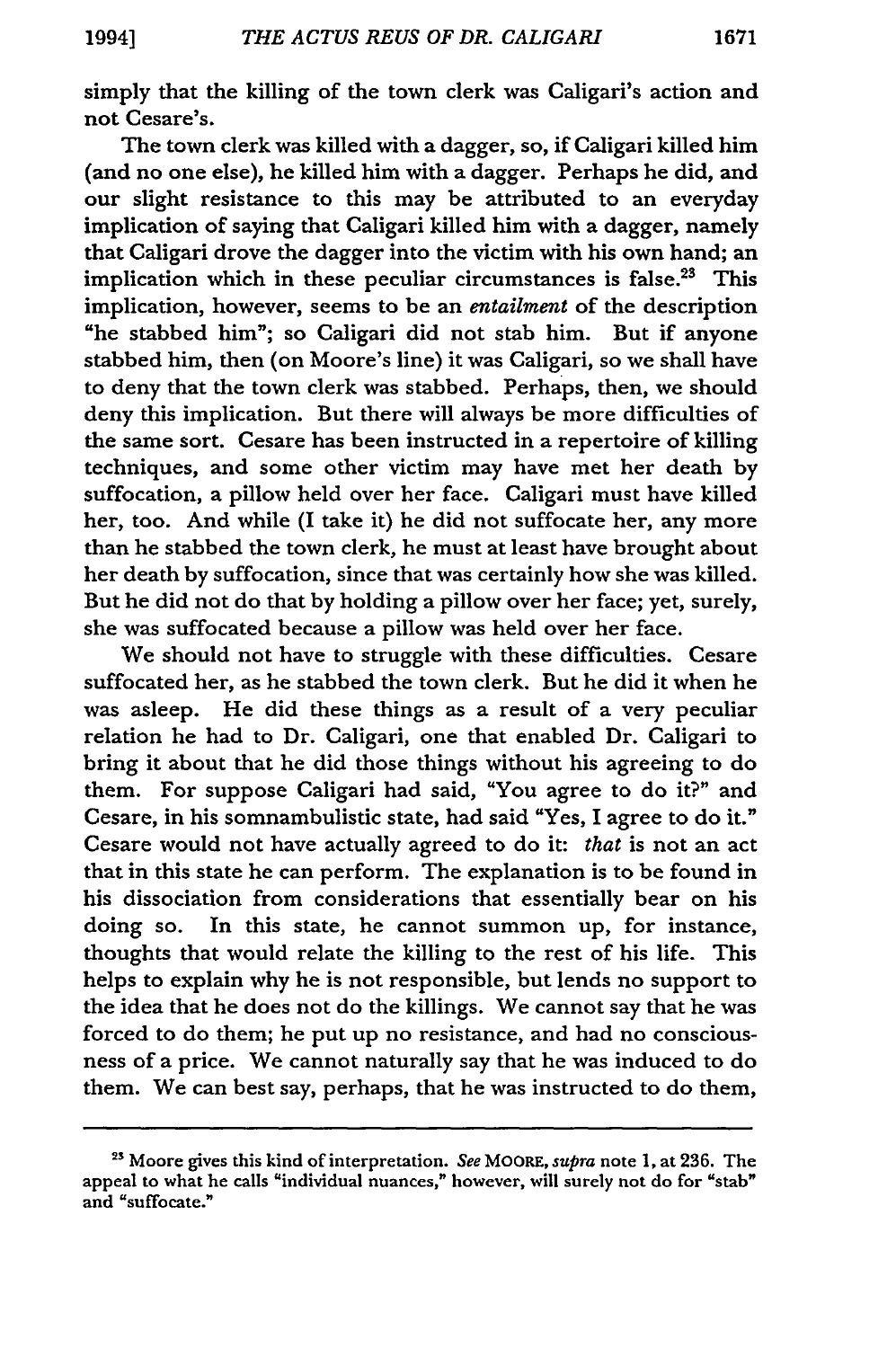though we would have to add that he received the instructions in a peculiar state. Whatever the best description, we can see how it is on these facts that Caligari is guilty with respect to these deaths and Cesare is not, but that is not because no stabbing or suffocating was done by Cesare.

Recalling that "instructions" can be given to a computer, someone may say on Moore's behalf that Cesare might as well have been a robot. It is not clear exactly what that means, but I think it is not true. What is true is that Caligari, for his murderous purposes, might as well have used a robot.<sup>24</sup> There is, certainly, a spectrum of possibilities from Cesare to a robot. But this tells us less than Moore's supporter might hope for. It tells us virtually nothing, in fact, unless we know what a robot can do. More significantly, if there is a slope from Cesare to a robot (however exactly a robot is to be described), there is equally a slope, in the opposite direction, from Cesare to Lady Macbeth, to actual somnambulist and hypnotic subjects, to people who are for various reasons in extremely suggestible states in general or in relation to a particular dominating person. It must be a scholastic illusion to suppose that somewhere on those slopes, uphill from Cesare, real, full-blown action is suddenly to be found as opposed to mere bodily movement.

We already have quite good ways of describing various dimensions in which what is done may fall short of the paradigm of fully voluntary action, and philosophy can help us to understand and to develop those ways. But it must be a mistake to suppose that it can yield by itself everything that the ascription of responsibility, in particular criminal responsibility, requires.

I have said that with respect to these deaths, Caligari is guilty and Cesare is not. Nevertheless, Cesare killed both victims, by stabbing one and suffocating the other. So what is Caligari guilty of? Certainly, of causing or bringing about these deaths. In terms of the four-fold structure that I mentioned earlier,<sup>25</sup> what Cesare does is a cause of death, but so is what Caligari does-which we are to assume consists in saying something to Cesare. Caligari in the fullest sense intends that death and has it as an objective. Cesare intends it just to the extent that he brings it about intentionally, rather than (for instance) by mistake-though it is significant that he

<sup>&</sup>lt;sup>24</sup> But not, in terms of the film, for his overriding purpose: he was researching somnambulism.

*<sup>21</sup> See supra* note 3 and accompanying text.